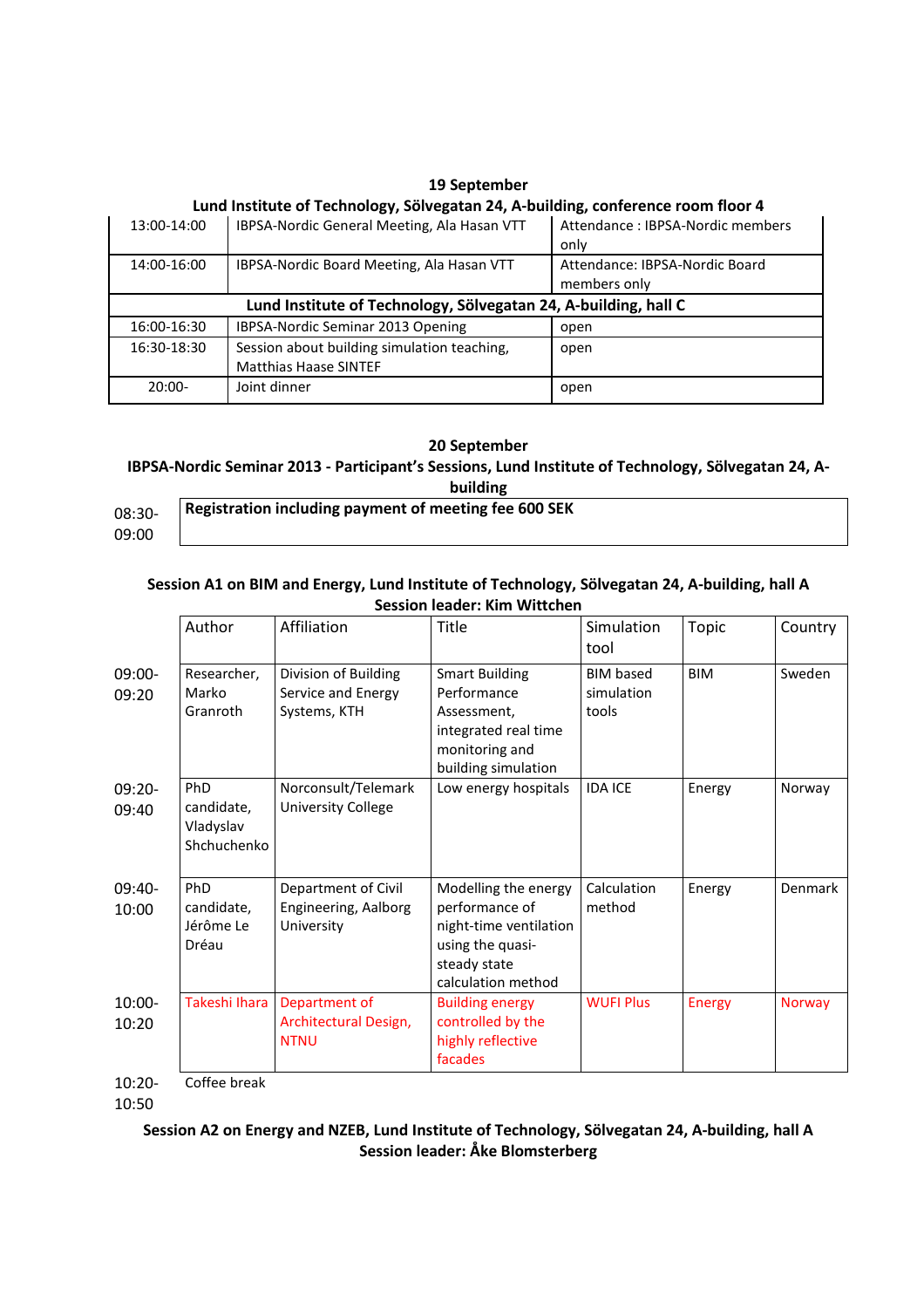|                   | Author                                                    | Affiliation                                               | Title                                                                                                                                         | Simulation<br>tool            | Topic                   | Country       |
|-------------------|-----------------------------------------------------------|-----------------------------------------------------------|-----------------------------------------------------------------------------------------------------------------------------------------------|-------------------------------|-------------------------|---------------|
| $10:50-$<br>11:10 | PhD<br>Candidate,<br>Andreas<br>Eggertsen<br><b>Teder</b> | Department of<br>Architectural Design,<br><b>NTNU</b>     | Form and energy<br>optimization of Plus<br>energy office<br>buildings - Learnings<br>from Powerhouse<br>One                                   | Simien,<br>PVSyst,<br>Ecotect | Energy -<br><b>nZEB</b> | <b>Norway</b> |
| $11:10-$<br>11:30 | Sunliang Cao                                              | HVAC technology,<br>Aalto University                      | <b>Extended matching</b><br>indices and dynamic<br>matching analysis of<br>simulated buildings<br>with hybrid on-site<br>energy systems       | <b>TRNSYS</b>                 | Energy -<br><b>nZEB</b> | Finland       |
| $11:30-$<br>11:50 | Postdoc,<br>Genku Kayo                                    | Department of Energy<br>Technology, Aalto<br>University   | Simulation analysis of<br>energy sharing<br>effects in a cluster of<br>buildings                                                              | Unknown                       | Energy -<br>nZEB        | Finland       |
| $11:50-$<br>12:10 | PhD<br>Candidate,<br>Qian Wang                            | Division of Building<br>Service and Energy<br>System, KTH | Energy modelling of<br>low temperature<br>heating system-A<br>comparison study for<br>energy and thermal<br>comfort retrofitting<br>potential | Unknown                       | Energy -<br><b>nZEB</b> | Sweden        |

12:10- **Lunch** 

13:30

# **Session A3 on Energy and nZEB, Lund Institute of Technology, Sölvegatan 24, A-building, hall A Session leader: Patrik Rhodin**

|                   | Author                                                                                             | Affiliation                                             | Title                                                                                                                                                                                         | Simulation<br>tool                                   | <b>Topic</b>            | Country |
|-------------------|----------------------------------------------------------------------------------------------------|---------------------------------------------------------|-----------------------------------------------------------------------------------------------------------------------------------------------------------------------------------------------|------------------------------------------------------|-------------------------|---------|
| 13:30-<br>13:50   | PhD<br>Candidate,<br>Janne<br>Hirvonen                                                             | Department of Energy<br>Technology, Aalto<br>University | <b>TRNSYS</b> simulation of<br>building energy<br>systems for heat and<br>electricity sharing                                                                                                 | <b>TRNSYS</b>                                        | Energy -<br><b>nZEB</b> | Finland |
| 13:50-<br>14:10   | PhD<br>Candidate,<br>Ayman<br>Mohamed                                                              | Department of Energy<br>Technology, Aalto<br>University | <b>Using Matching</b><br>capability to select<br>micro-cogeneration<br>heat and power<br>achieving Net Zero<br><b>Energy Building</b><br>under thermal and<br>electric tracking<br>strategies | <b>TRNSYS</b>                                        | Energy -<br>nZEB        | Finland |
| $14:10-$<br>14:30 | Master<br>students<br>Martin<br>Adolfsson,<br>Hannes<br>Hjerpe,<br>Alejandro<br>Pacheco<br>Diéguez | Lund University                                         | <b>Office Building</b><br><b>Energy Efficient</b><br>Refurbishment in<br>Lund (Sweden) with<br>Especial Focus on<br>Daylight Use and<br><b>HVAC</b> design                                    | Designbuilder,<br>Ecotec,<br>Radiance,<br>Energyplus | Energy -<br>nZEB        | Sweden  |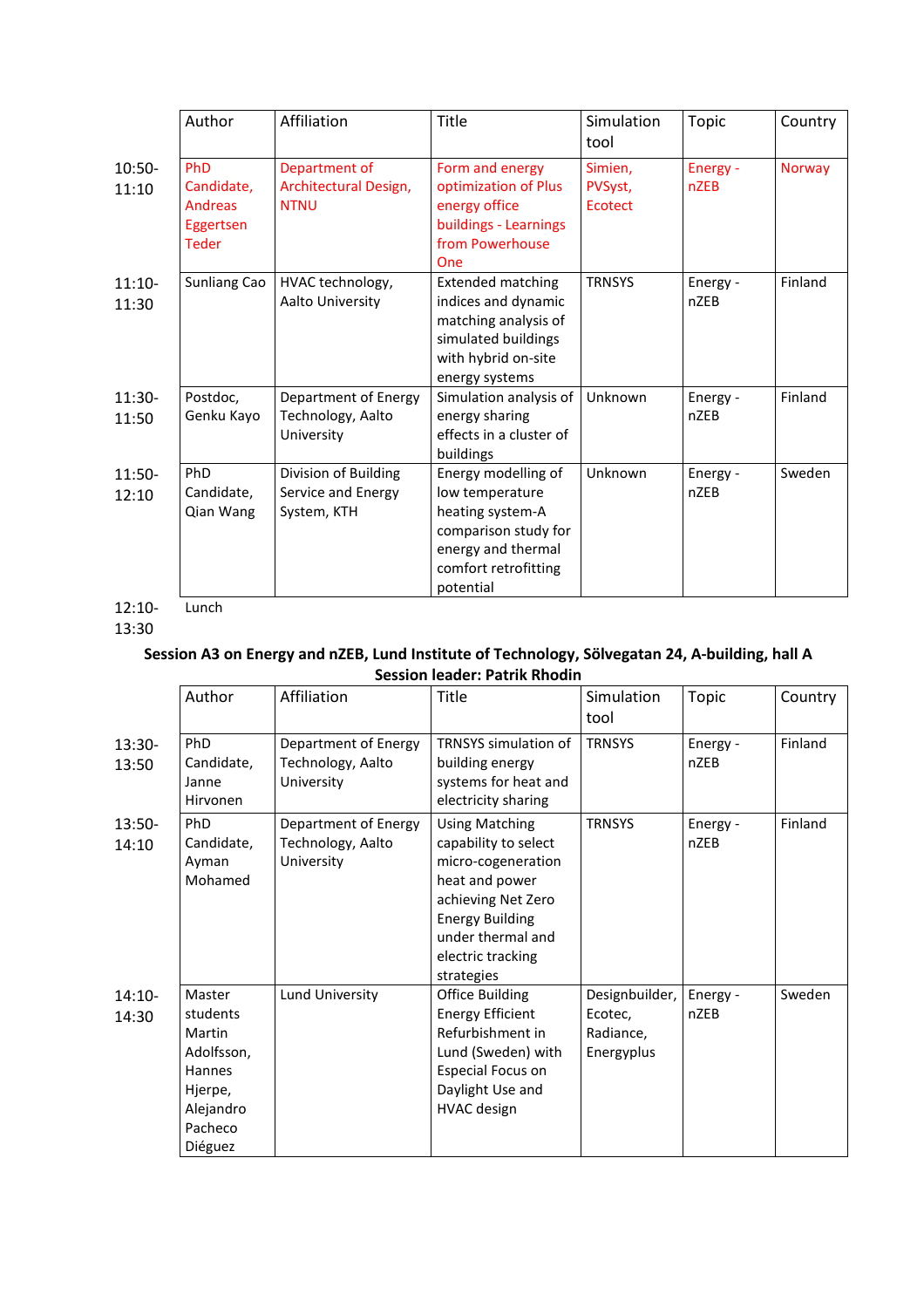| 14:30-<br>14:50   | Master<br>student<br>Ariane<br>Hartmann,<br>Thorunn<br>Arnardottir | Lund University                                       | Different Methods,<br>Examples and<br>Programs to Improve<br>Lighting Conditions in<br><b>Buildings</b> | Designbuilder,<br>Ecotec,<br>Radiance,<br>Energyplus | Energy -<br>nZEB | Sweden        |
|-------------------|--------------------------------------------------------------------|-------------------------------------------------------|---------------------------------------------------------------------------------------------------------|------------------------------------------------------|------------------|---------------|
| $14:50-$<br>15:10 | <b>PhD</b><br>candidate,<br><b>Henrik</b><br>Davidsson             | Division of Energy and<br><b>Building Design, LTH</b> | <b>Hybrid ventilation</b><br>with heat recovery -<br>system analysis                                    | <b>TRNSYS</b>                                        | <b>Energy</b>    | <b>Sweden</b> |
| $15:10-$<br>15:30 | Coffee break                                                       |                                                       |                                                                                                         |                                                      |                  |               |
| $15:30-$          | Discussion and summary                                             |                                                       |                                                                                                         |                                                      |                  |               |

16:00

# **Session C1 on software issues etc., Lund Institute of Technology, Sölvegatan 24, A-building, hall C Session leader: Vojislav Novakovic**

|                   | Author                                       | Affiliation                                             | Title                                                                                                                                              | Simulation<br>tool       | Topic                 | Country |
|-------------------|----------------------------------------------|---------------------------------------------------------|----------------------------------------------------------------------------------------------------------------------------------------------------|--------------------------|-----------------------|---------|
| $09:00-$<br>09:20 | Ciarán Flynn                                 | Department of Energy<br>Technology, Aalto<br>University | Modelling the Drake<br>Landing Solar<br>Community with<br>TRNSYS 17 and<br>estimating its<br>potential<br>performance under<br>Helsinki conditions | <b>TRNSYS</b>            | Energy -<br>solar     | Finland |
| 09:20-<br>09:40   | Jiangtao Du                                  | Division of Energy and<br><b>Building Design, LTH</b>   | Daylight availability,<br>building orientations<br>and ground factors in<br>urban areas: a case in<br>Sweden                                       | <b>DAYSIM</b>            | Indoor<br>environment | Sweden  |
| 09:40-<br>10:00   | Matti<br>Palonen<br>(presenter<br>Ala Hasan) | Aalto university                                        | MOBO a multi-<br>objective building<br>performance<br>optimization<br>software                                                                     | Optimisation<br>software | Software<br>issues    | Finland |
| 10:00-<br>10:20   | Mette<br>Havgaard<br>Vorre                   | Danish Building<br>Research Institute                   | Radiation in thermal<br>comfort simulations                                                                                                        | Simulation<br>model      | Software<br>issues    | Denmark |
| $10:20 -$         | Coffee break                                 |                                                         |                                                                                                                                                    |                          |                       |         |

10:50

#### **Session C2 on software issues and validations and calibration, Lund Institute of Technology, Sölvegatan 24, A-building, hall C Session leader: Jörgen Christensen**

|                   | Author           | Affiliation                     | Title                                                                                                     | Simulation<br>tool | Topic              | Country |  |  |
|-------------------|------------------|---------------------------------|-----------------------------------------------------------------------------------------------------------|--------------------|--------------------|---------|--|--|
| $10:50-$<br>11:10 | Daniel<br>Olsson | <b>CIT Energy</b><br>management | Weather forecast<br>control for heating of<br>buildings compared<br>with some other<br>control strategies | Unknown            | Software<br>issues | Sweden  |  |  |